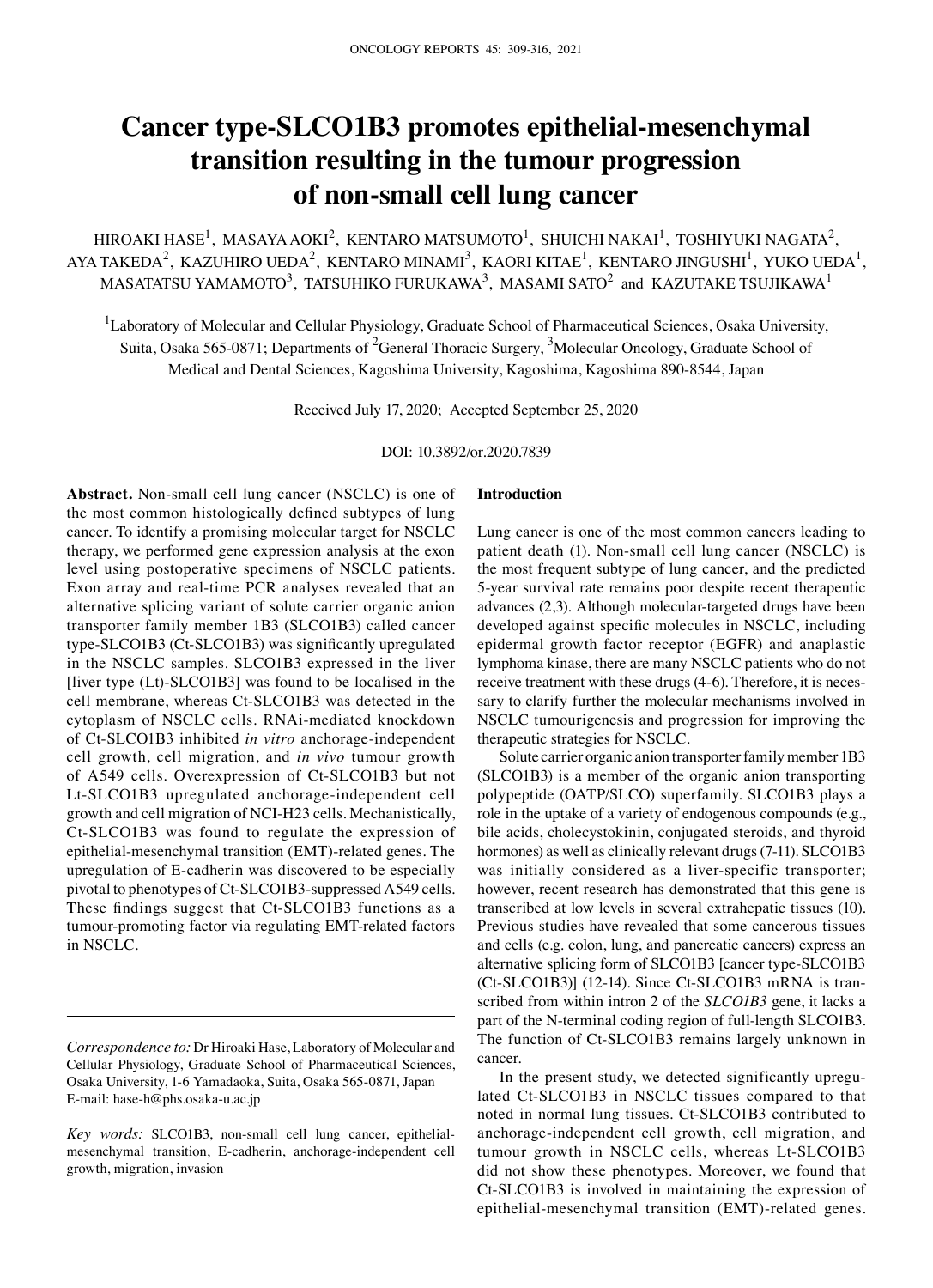Reductions in anchorage-independent cell growth and migration by Ct‑SLCO1B3 knockdown were mediated by the upregulation of E‑cadherin. To the best of our knowledge, this is the first study to show that Ct‑SLCO1B3 promotes NSCLC progression via regulation of EMT.

#### **Materials and methods**

## *NSCLC clinical samples and NSCLC cell lines*

*Gene expression analysis in clinical specimens.* Specimens of NSCLC tissues and adjacent noncancerous tissues were obtained from 101 patients who had undergone primary curative resection of lung tumours at Kagoshima University Hospital (Japan). Information concerning the clinical specimens from the NSCLC patients is shown in Table SI. This study was approved by the Ethics Committee of Kagoshima University Hospital. All patients signed informed consent prior to their inclusion in the study. The samples were stored immediately at ‑80˚C by immersing in RNAlater (Qiagen, Germany) 24 h prior to RNA extraction. mRNA was purified using an miRNeasy Mini kit (Qiagen). Real-time polymerase chain reaction (real-time PCR) analysis was conducted to validate Ct‑SLCO1B3 expression in NSCLC using 101 matched paired specimens of NSCLC.

*NSCLC cell lines.* Human lung adenocarcinoma cell lines (A549, HLC‑1, LC‑2/ad, and RERF‑LC‑KJ) and human lung squamous cancer cell lines (EBC‑1, LC‑1F, LK‑2, RERF‑LC‑AI, and Sq‑1) were obtained from RIKEN Cell Bank (Japan). Human lung adenocarcinoma cell lines (NCI-H1650) NCI‑H1975, NCI‑H2228, II‑18, PC‑14, Calu‑3, NCI‑H1755, NCI-H1792, NCI-H1838, NCI-H23, and NCI-H1437) and human lung squamous cancer cell lines (NCI-H226 and NCI-H520) were obtained from the American Type Culture Collection.

*Exon array analysis.* Total RNA (100 ng) from 4 matched paired samples of NSCLC were subjected to cDNA synthesis by Ambion WT Expression kit (Thermo Fisher Scientific, Inc.). The obtained cDNA was fragmented and biotinylated by fragmentation using the GeneChip WT Terminal Labeling Kit (Affymetrix; Thermo Fisher Scientific, Inc.) and was hybridised to the GeneChip Human Exon 1.0 ST Array (Affymetrix; Thermo Fisher Scientific, Inc.) for 17 h. After hybridization, GeneChips were washed and stained with the GeneChip Hybridization Wash and Stain Kit (Affymetrix; Thermo Fisher Scientific, Inc.) using the Fluidics Station (Affymetrix; Thermo Fisher Scientific, Inc.), and the chips were scanned using the 3000 GeneChip Scanner. Gene Spring 12.1 (Agilent Technologies, Inc.) was used for data analysis.

*Cell culture.* RPMI‑1640 medium (Wako Japan, for NCI‑H23, HLC‑1, LC‑2/ad, RERF‑LC‑KJ, EBC‑1, LC‑1F, LK‑2, RERF‑LC‑AI, and Sq‑1) and DMEM (Wako, for A549, NCI‑H1650 NCI‑H1975, NCI‑H2228, II‑18, PC‑14, Calu‑3, NCI‑H1755, NCI‑H1792, NCI‑H1838, NCI‑H23, NCI‑H1437, NCI-H226, and NCI-H520) supplemented with 10% fetal calf serum (FCS) and 100 mg/l kanamycin were used as cell culture media at 37°C under a 5%  $CO<sub>2</sub>$  atmosphere.

*Extraction of total RNAs and real‑time PCR analysis.*  Total RNA was isolated using Trizol reagent (Invitrogen; Thermo Fisher Scientific, Inc.), and cDNA was synthesised using the Primescript RT reagent Kit (Takara Bio, Japan) according to the manufacturer's protocol. A light cycler (Roche Diagnostics, Switzerland) was used for real-time PCR analysis. The thermal cycling conditions were as follows: An initial step at 95˚C for 30 sec and 40 cycles at 95˚C for 15 sec, 58°C for 30 sec (GAPDH) or 40 cycles at 95°C for 15 sec, and 62˚C for 30 sec (Ct‑SLCO1B3 exon 1\*‑3, SLCO1B3 exon 9‑10). The primer sequences used for the gene amplification were as follows: Ct‑SLCO1B3 exon 1\*‑3 forward primer, 5'‑TTC CCTGGGGAGAGGGACATACA-3' and reverse primer, 5'‑CCAGCAAGAGAAGAGGATATGTCA‑3'; Ct‑SLCO1B3 exon 9‑10 forward primer, 5'‑GTCCAGTCATTGGCTTTG CA‑3' and reverse primer, 5'‑CAACCCAACGAGAGTCCT TAGG‑3'; GAPDH forward primer, 5'‑CCATCACCATCT TCCAGGAG‑3' and reverse primer 5'‑AATGAGCCCCAG CCTTCTCC-3'. Extraction of total RNAs and real-time PCR analysis for Snail and Slug are outlined in Data S1.

*RT‑PCR analysis of full‑length Ct‑SLCO1B3 and Lt‑SLCO1B3.*  Total RNA was isolated using the Trizol reagent (Invitrogen; Thermo Fisher Scientific, Inc.). The PrimeScript RT reagent Kit (Takara Bio) was used for the preparation of cDNA from 500 ng total RNA samples. The thermal cycling conditions were as follows: An initial step at 94˚C for 120 sec, 40 cycles at 94˚C for 30 sec, and 68˚C for 150 sec using Ct‑SLCO1B3 or Lt-SLCO1B3 full-length primer as follows: Ct-SLCO1B3 forward primer, 5'‑ATGGGATGGCTTGGCTTGG‑3' and reverse primer, 5'‑TTAGTTGGCAGCAGCATTGTCTTG‑3'; Lt‑SLCO1B3 forward primer, 5'‑ATGGACCAACATCAA CATTTGAATAAAAC‑3' and reverse primer 5'‑ATGGGA TGGCTTGGCTTGG-3'.

*Small interfering RNA (siRNA) transfection.* siRNA duplexes used to downregulate Ct‑SLCO1B3 mRNA (Ct‑SLCO1B3 siRNA: ACGUUACUGAAUCUACAUGTT) and the negative control siRNA duplex (Control siRNA: AUCCGCGCG AUAGUACGUATT) were purchased from Gene Design Inc. (Japan). Stealth RNAi siRNAs used to downregulate E‑cadherin mRNA (E‑cadherin siRNA #1, ACACUGCCA ACUGGCUGGAGAUUAA and E‑cadherin siRNA #2, GAGCACGUGAAGAACAGCACGUAUA) and the negative control Stealth RNAi siRNA duplex (the sequence has not been published) were purchased from Life Technologies. Ct‑siRNAs of SLCO1B3 and E‑cadherin were transfected at concentrations of 10 nM and the indicated concentrations, respectively, using Lipofectamine RNAiMAX (Invitrogen; Thermo Fisher Scientific, Inc.) in accordance with the manufacturer's protocol.

*Western blotting.* The whole‑cell lysates were separated by sodium dodecyl sulphate (SDS)‑polyacrylamide gel (10%) electrophoresis (PAGE) and then transferred to a polyvinylidene difluoride (Merck Millipore) membrane using XCell SureLock Mini‑Cell and XCell II Blot Module (Invitrogen; Thermo Fisher Scientific, Inc.). The membranes were probed with specific antibodies and then incubated with horseradish peroxidase‑conjugated antibodies against mouse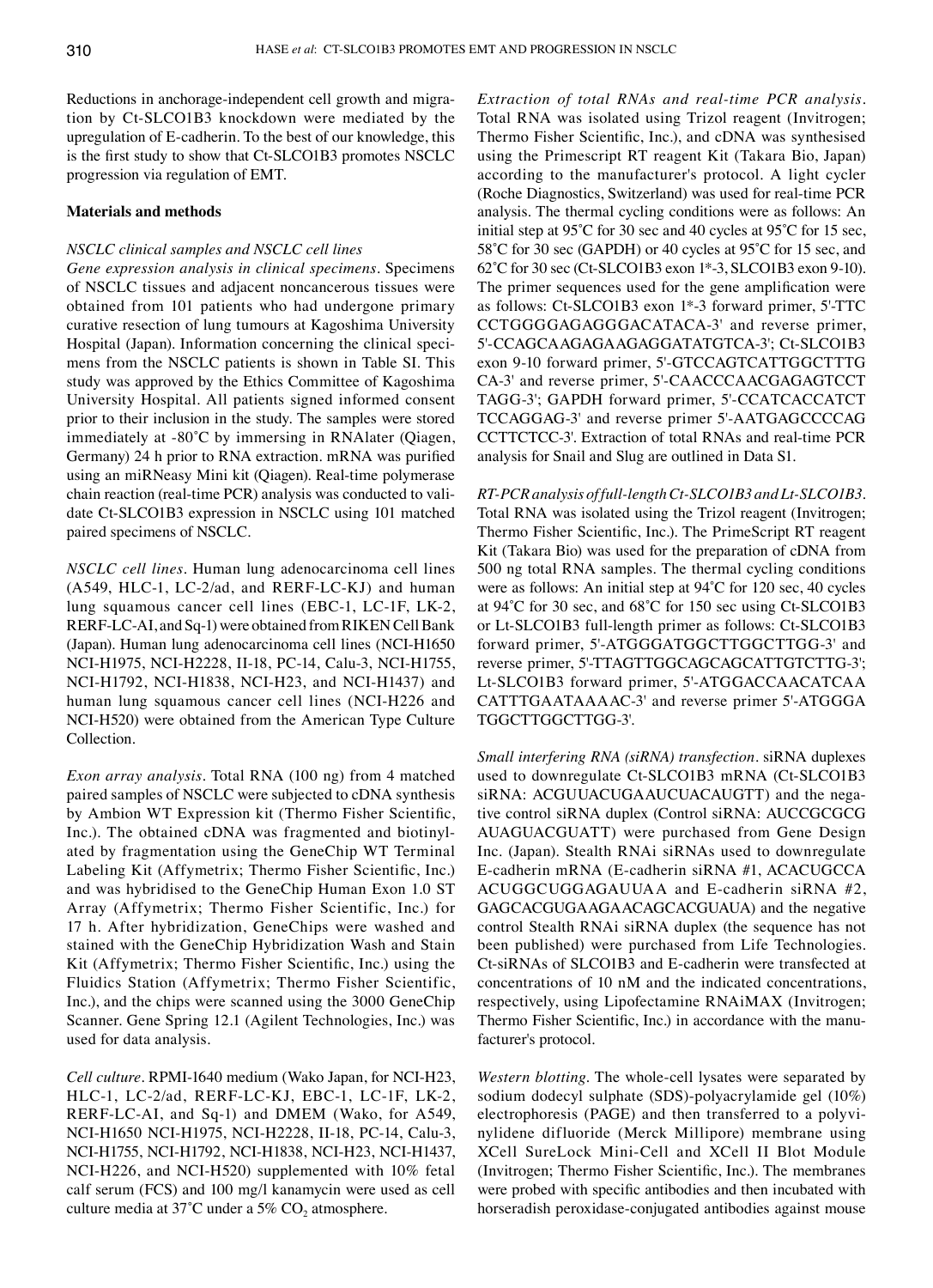or rabbit immunoglobulin (Cell Signaling Technology, Inc.). Immunoreactive proteins were detected by treatment with a detection reagent (ECL Prime Western Blotting Detection Reagent, GE Healthcare). The ImageQuant LAS4000 Mini System (GE Healthcare) was used for chemiluminescence detection. The following antibodies were used for immunological analysis in this study: Polyclonal anti-β‑actin antibodies (dilution 1:1,000; cat. no. sc‑69879; Santa Cruz Biotechnology, Inc. USA), anti-E-cadherin (dilution 1:1,000; cat. no. 3195; Cell Signaling Technology, Inc.), Snail (dilution 1:1,000; cat. no. 3879; Cell Signaling Technology, Inc.), Slug (dilution 1:1,000; cat. no. 9585; Cell Signaling Technology, Inc.), TCF8/ZEB1 (dilution 1:1,000; cat. no. 3396; Cell Signaling Technology, Inc.), and vimentin antibodies (dilution 1:1,000; cat. no. 5741P; Cell Signaling Technology, Inc.).

*Construction of Ct‑SLCO1B3 and Lt‑SLCO1B3 expression plasmids.* cDNAs of Ct‑SLCO1B3 and Lt‑SLCO1B3 were amplified via PCR using total RNAs of A549 cells and normal liver cells, respectively. The primer sequences for gene amplification were as follows: Ct‑SLCO1B3 forward primer, 5'-CCCTGAGATGGGATGGCTTGGCTTGG-3' and reverse primer, 5'‑CCGGATCCGTTGGCAGCAGCA TTGTCTTG‑3'; Lt‑SLCO1B3 forward primer, 5'‑CCCTGA GAATGGACCAACATCAACATTTGAATAAAAC‑3' and reverse primer 5'‑CCGGATCCGTTGGCAGCAGCATTG TCTTG‑3'. The gel‑purified PCR products ligated into the pT7‑blue vector (Merck Millipore) using the Perfectly Blunt Cloning Kit (Merck Millipore) were transformed into *E. coli* DH5α (Takara Bio). The plasmid was purified from DH5α and treated with a restriction enzyme for insertion into the pcDNA3.0 vector (Invitrogen; Thermo Fisher Scientific, Inc.) using Ligation High (Toyobo).

*Anchorage‑independent cell growth assay.* siRNA and Stealth RNAi siRNA transfected A549 cells were suspended in FCeM-D (Nissan Chemical) with 10% FCS and were seeded in a HydroCell 96‑well plate (CellSeed) (1,000 cells/well) 48 h after transfection. NCI‑H23 cells were seeded in a 96‑well plate (4,000 cells/well). Two hours after incubation with the WST-1 reagent (Dojindo) at 37°C in 5%  $CO<sub>2</sub>$ , the optical density was read at a wavelength of 450/630 nm (Ex/Em).

*Wound healing assay.* Cell migration was examined by the wound healing assay. A549 (6x10<sup>4</sup> cells/well) and NCI-H23  $(1x10<sup>5</sup>$  cells/well) cells were seeded in a 48-well plate 48 h after transfection. A wound was created in a monolayer of about 80‑90% confluent A549 or NCI‑H23 cells using a sterile 1‑ml pipette tip. Cell migration images were recorded at 0, 6, 12, 24, 36, and 48 (only A549) h with an Olympus IX71 fluorescence microscope (Olympus) at a x100 magnification.

*siRNA administration in an in vivo xenograft model.*  A549 cells were suspended in an equal volume of Matrigel Matrix High Concentration (Corning, Inc.) and injected subcutaneously into 7-week-old male BALB/c nu-nu mice. Eleven days after the injection, 14 tumour-bearing mice were divided into two groups. Tumour size was measured on days 11, 15, 18, 22, 25, 29 and 32 after tumour cell injection, and siRNA was administered on days 12, 19 and 26 after the injection. The siRNA solution was prepared with AteloGene Local Use 'Quick Gelation' (Koken) as a carrier, and 4 nmol/mouse/150  $\mu$ l was injected. On day 32 after tumour cell injection, mice were sacrificed, tumours were enucleated from each mouse, and the tumour weight was measured.

*Statistics.* Results are expressed as the mean ± standard deviation of the mean (SD). Differences between values were statistically analysed using a Student's t-test or one-way ANOVA with Bonferroni post-hoc test (GraphPad Prism 5.0, GraphPad Software). A P-value <0.05 was considered to indicate statistical significance.

### **Results**

*Ct‑SLCO1B3 is expressed in NSCLC.* To explore the alternative splicing signature in NSCLC, we performed an exon array analysis using four matched pairs of postoperative specimens of NSCLC patients. We focused on SLCO1B3 since the exon usage for this gene is different between NSCLC tissues and the adjacent normal tissues. As shown in Fig. 1A, we found a high probe set intensity of SLCO1B3 exons 3‑15 in only 2 samples from cancerous tissues of NSCLC patients (cancers 2 and 3). Interestingly, the probe intensity of SLCO1B exon 2 in these two samples was as low as that in all the other samples, including the adjacent normal lung tissues. This result suggested that SLCO1B3 in the two samples was transcribed with its 5'-end missing. The expression of SLCO1B3 lacking exon 2 (Ct‑SLCO1B3) has been detected in some cancers (Fig. S1A). Therefore, we amplified the gene fragment in the two samples using primers designed around SLCO1B3 exons 1 and 3 and confirmed the deletion of SLCO1B3 exon 2 by sequencing. Then, we determined Ct‑SLCO1B3 expression in 101-matched paired NSCLC specimens by real-time PCR using a specific primer set as described above. As shown in Fig. 1B, Ct‑SLCO1B3 was detected in 26 specimens of NSCLC tissues but not in adjacent normal tissue specimens. Ct‑SLCO1B3 expression in NSCLC was independent of EGFR mutation, patient sex, and NSCLC subtype and was also detected in specimens with stage IA LSCLC cancer (Fig. S2). Immunohistochemical examination showed that Ct‑SLCO1B3 was localised to the cytoplasm of NSCLC cells, but no signal was found in normal lung tissue (Fig. 1C). Lt-SLCO1B was localised in the cell membrane of hepatocytes, as described previously (Fig. S1B) (13).

*Ct‑SLCO1B3 plays roles in anchorage‑independent cell growth and migration of A549 cells.* To investigate Ct‑SLCO1B3 function in NSCLC cells, we first evaluated Ct‑SLCO1B3 mRNA expression levels in 22 lung cancer cell lines. Among the lung cancer cell lines, Ct‑SLCO1B3 mRNA expression was predominant in the adenocarcinoma cell lines (Fig. S3). We selected A549 and NCI-H23 cells based on expression levels of Ct‑SLCO1B3 and transfection efficiency for subsequent experiments. To assess the knockdown efficiency of Ct‑SLCO1B3 siRNAs, real-time PCR was conducted. As shown in Fig. 2A, the expression level of Ct‑SLCO1B3 mRNA was sufficiently reduced by Ct‑SLCO1B3 siRNA in the A549 cells. To investigate the potential function of Ct‑SLCO1B3, we examined the effect of Ct-SLCO1B3 siRNA on anchorage-independent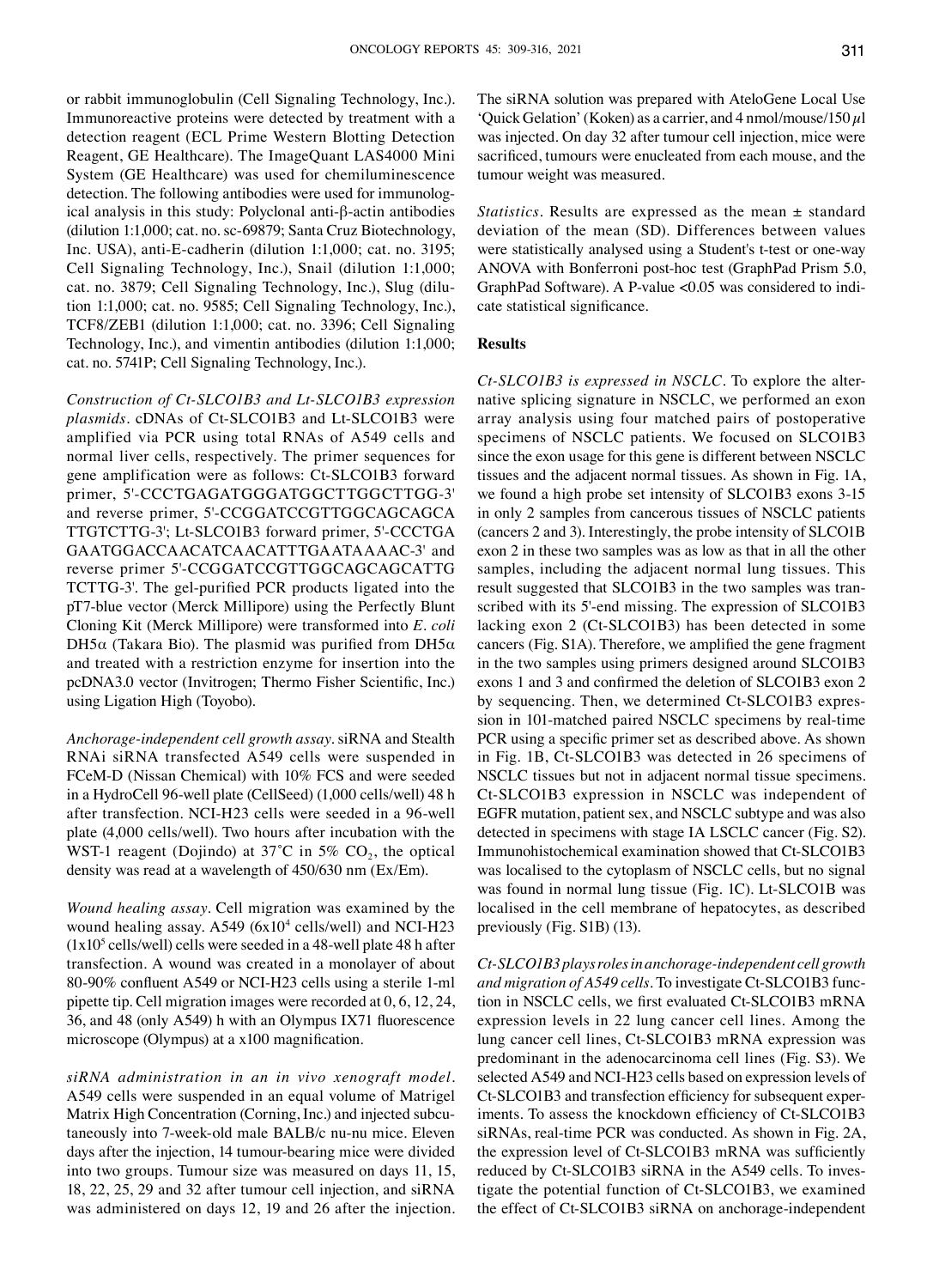

Figure 1. Ct-SLCO1B3 is highly expressed in NSCLC clinical specimens. (A) Exon array was performed in four matched pairs of clinical specimens of NSCLC. 'Normal' and 'Cancer' represent mean data from adjacent normal and cancer tissues, respectively. (B) mRNAs of Ct‑SLCO1B3 and GAPDH were quantified by real-time PCR in 101 matched tumour-normal tissue pairs. (C) Ct-SLCO1B3 localization was examined by immunohistochemistry using an anti-SLCO1B3 antibody. NSCLC, non-small cell lung cancer; Ct-SLCO1B3, cancer type-solute carrier organic anion transporter family member 1B3.

cell growth and migration in A549 cells. Ct‑SLCO1B3 siRNA significantly suppressed anchorage-independent cell growth (Fig. 2B) and decreased the migration ability (Figs. 2C and S4) of the A549 cells.

Next, we carried out overexpression experiments of Ct‑SLCO1B3 and Lt‑SLCO1B3 using NCI‑H23 cells with a deficient expression of Ct‑SLCO1B3. Plasmid vector pcDNA3.0 containing either Lt‑SLCO1B3 or Ct‑SLCO1B3 cDNA was transfected into NCI-H23 cells, and similar expression levels of each SLCO1B3 mRNA were confirmed by real-time PCR using specific primer sets of Lt‑SLCO1B3 and Ct‑SLCO1B3 (Fig. 2D andE). Then, we investigated the effect of Lt‑SLCO1B3 or Ct‑SLCO1B3 overexpression on anchorage‑independent cell growth and migration. Overexpression of Ct‑SLCO1B3 but not Lt-SLCO1B3 significantly increased anchorage-independent cell growth and migration (Fig. 2F and G). These results indicated that Ct‑SLCO1B3 and Lt‑SLCO1B3 exhibit different biological functions, and only Ct‑SLCO1B3 may contribute to NSCLC development.

*Ct‑SLCO1B3 regulates anchorage‑independent cell growth and cell migration via EMT‑related gene expression.* In siRNA transfection experiments, we observed morphological changes in Ct‑SLCO1B3‑knockdown A549 cells, which resembled epithelial cells with tight cell‑cell interaction (Fig. 3A). From this observation, we assumed that Ct‑SLCO1B3 regulates EMT. Since EMT is a crucial step in cancer progression, that facilitates cancer cells to lose cell polarity and cell-to-cell adhesion to gain migratory and invasive properties (15‑17), we investigated the mRNA (Fig. S5A) and protein (Fig. 3B) expression of EMT‑related factors. An epithelial cell marker, E‑cadherin, was upregulated in Ct‑SLCO1B3‑knockdown A549 cells. On the other hand, suppression of Ct‑SLCO1B3 expression reduced the expression of mesenchymal related genes, Snail, Slug, TCF8/ZEB1, and vimentin. Moreover, prominent E-cadherin localization in the cell-cell contact region was observed in Ct‑SLCO1B3 siRNA‑transfected A549 cells (Fig. S5B). These results suggest that Ct‑SLCO1B3 facilitates EMT in NSCLC cells. To demonstrate that phenotype induction by Ct‑SLCO1B3 knockdown occurred via the upregulation of E‑cadherin, we performed Ct‑SLCO1B3 and E‑cadherin double knockdown experiments. Upregulation of E‑cadherin by Ct‑SLCO1B3 siRNA was diminished following transfection with two types of E‑cadherin stealth siRNAs (Fig. 3C). Suppression of anchorage‑independent cell growth and migration by Ct‑SLCO1B3 siRNAs was reversed by transfection of both E‑cadherin stealth siRNAs (Fig. 3D and E). These experiments indicated that Ct‑SLCO1B3 is related to EMT in NSCLC cells, and E‑cadherin plays an important role in anchorage‑independent cell growth and migration in Ct‑SLCO1B3‑knockdown A549 cells.

*Ct‑SLCO1B3 facilitates tumourigenesis in NSCLC xeno‑ graft model mice.* Since anchorage‑independent cancer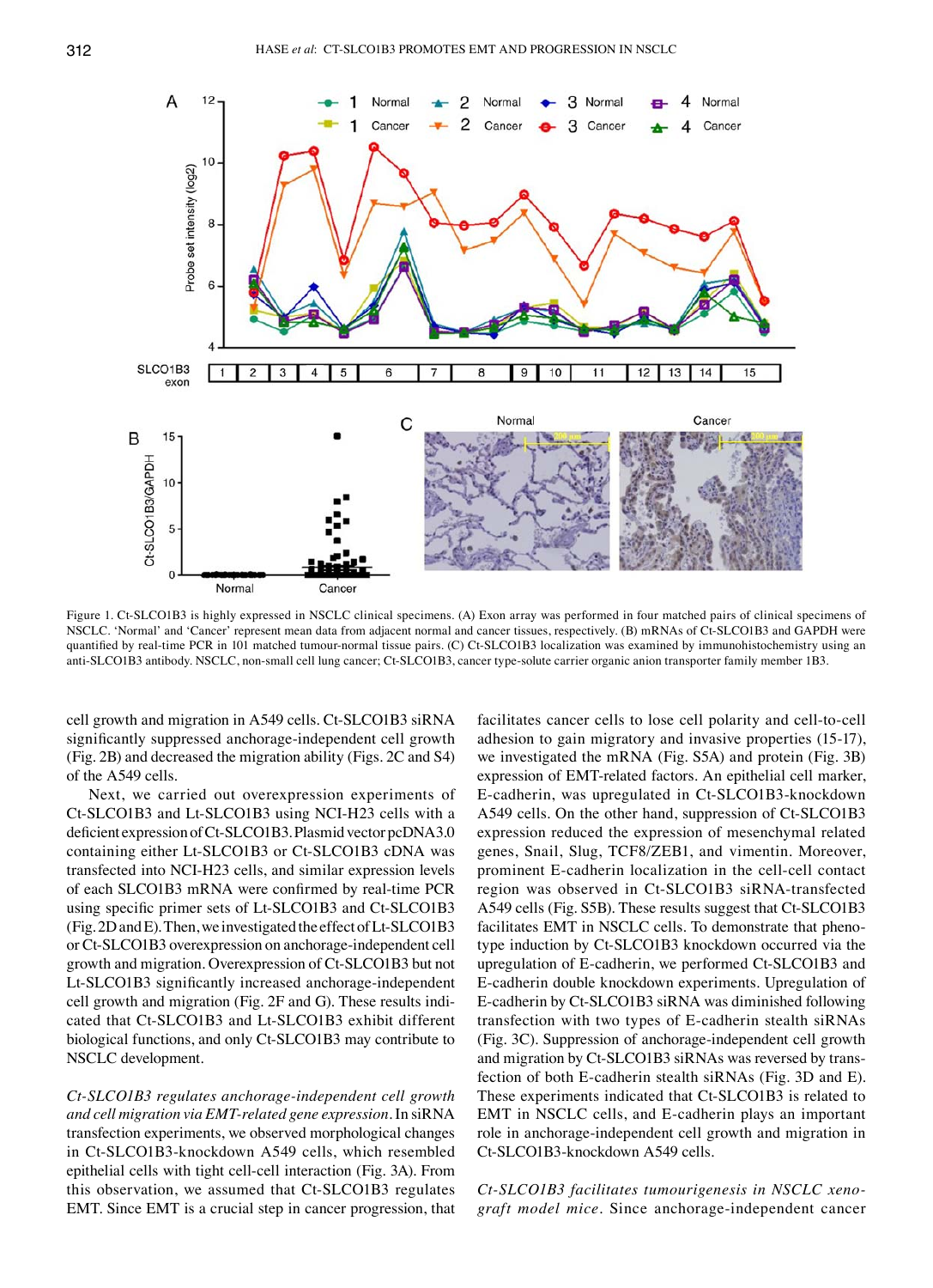

Figure 2. Ct-SLCO1B3 regulates anchorage-independent cell growth and migration. (A) A549 cells were transfected with control and Ct-SLCO1B3 siRNAs at 10 nM. mRNAs of Ct-SLCO1B3 and GAPDH were quantified by real-time PCR analysis. Scrambled siRNA was used as a control. Data are expressed as mean ± SD of three independent experiments. (B) Anchorage-independent A549 cell growth was examined from 3 to 9 days after siRNA transfection. (C) Confluent A549 cells were scratched and migration area was measured. Data are expressed as mean ± SD of triplicate experiments in (B) and (C). (D) NCI‑H23 cells were transfected with Lt‑SLCO1B3 or Ct‑SLCO1B3 cDNAs containing pcDNA3.0 vectors. After G418 selection, the clone stably expressing Lt‑SLCO1B3 or Ct‑SLCO1B3 was selected. The mRNAs of SLCO1B3 and GAPDH were quantified by real‑time PCR. pcDNA3.0 empty vector was used as a control. (E) PCR was performed to confirm the expression of a full-length of Lt-SLCO1B3 or Ct-SLCO1B3. Specific primer sets were utilised to determine full-length of Lt-SLCO1B3 or Ct-SLCO1B3 mRNA. Data are expressed as the mean ± SD of triplicate experiments, and the experiments were repeated 3 times with similar results. (F and G) pcDNA3.0 empty vector (control), Lt-SLCO1B3, and Ct-SLCO1B3 expression vectors were transfected in NCI-H23 cells. Anchorage-independent A549 cell growth was examined from 3 to 9 days after cell seeding (F) Confluent A549 cells were scratched, and the migration area was measured from 6 to 36 h after scratching (G). \*P<0.05,\*\*P<0.01 and \*\*\*P<0.005, compared to the control siRNA group; Student's t‑test.

cell growth plays an important role in tumourigenesis, we supposed that Ct‑SLCO1B3 contributes to tumour growth *in vivo*. To elucidate that Ct‑SLCO1B3 regulates tumour formation *in vivo*, we established a xenograft model by subcutaneous injection of A549 cells in nude mice. After tumour formation was confirmed, we administered control or Ct‑SLCO1B3 siRNAs subcutaneously for 7 days. Tumour volume measurement was performed after tumour volumes reached approximately 200 mm<sup>3</sup>. As shown in Fig. 4A, Ct‑SLCO1B3 siRNA significantly decreased tumour volume after 29 days of its administration. On day 32, formed tumours were resected and imaged (Fig. 4B). There was a reduction in tumour weight (Fig. 4C) as well as Ct‑SLCO1B3 levels (Fig. 4D) in the group of mice treated with Ct‑SLCO1B3 siRNA in comparison to the control siRNA group. These

results demonstrated that Ct‑SLCO1B3 is involved in tumour growth *in vivo*.

### **Discussion**

To develop a novel drug for non‑small cell lung cancer (NSCLC) therapy, it is crucial not only to identify a molecule with characteristic expression in cancer cells but also to understand how the molecule is associated with the development and progression of NSCLC. Sun *et al* reported that cancer type‑solute carrier organic anion transporter family member 1B3 (Ct‑SLCO1B3) expression is detected in fewer lung cancer specimens, including NSCLC and small cell carcinoma (14). In the present study, we examined Ct‑SLCO1B3 expression in 101‑matched paired NSCLC specimens, including its correlation with EGFR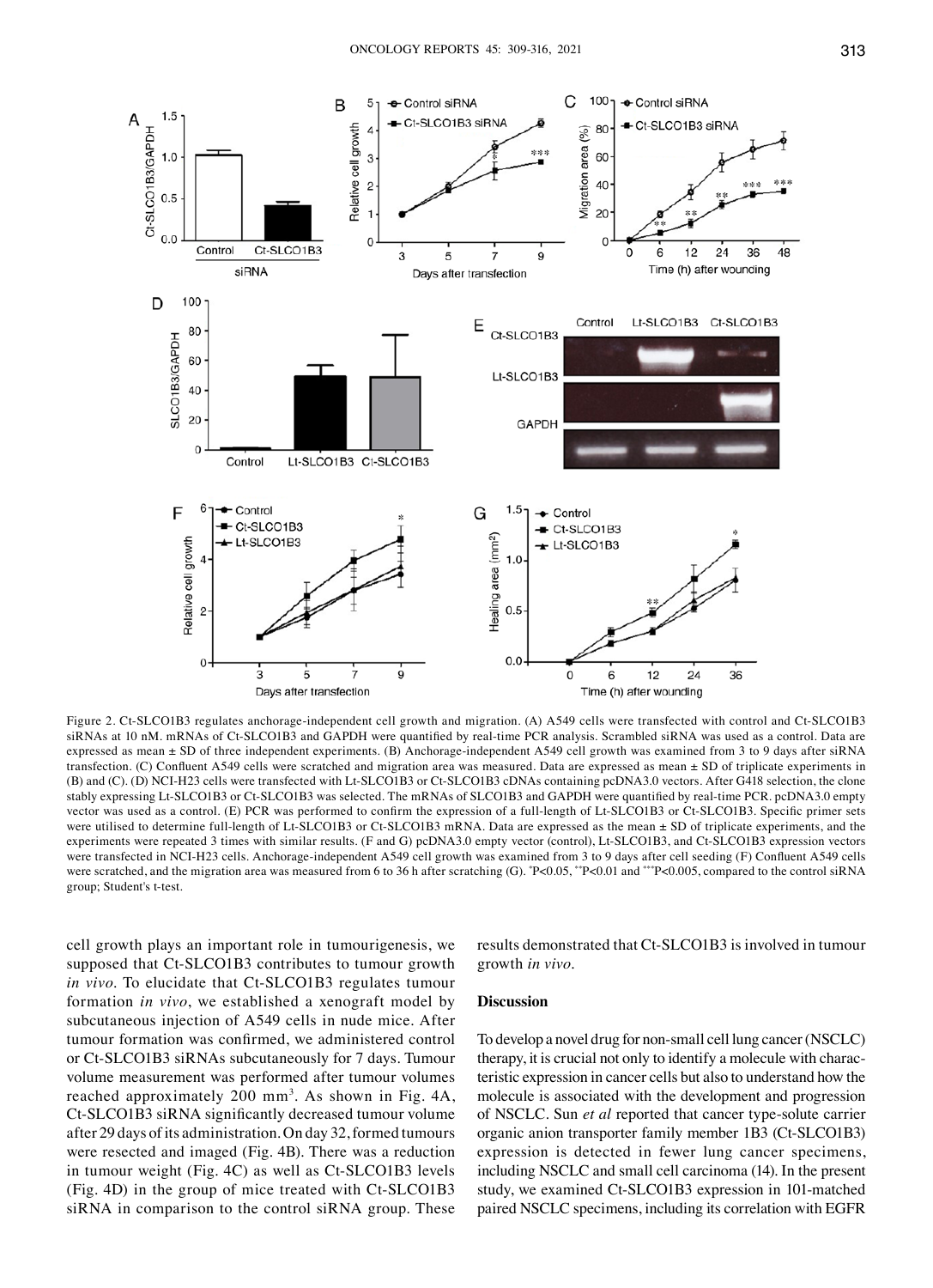

Figure 3. Phenotypes by Ct-SLC1B3 knockdown were mediated by the upregulation of E-cadherin expression in A549 cells. (A) A549 cells were transfected with control and Ct-SLCO1B3 siRNAs at 10 nM. Cell morphology was captured 48 h after transfection. (B) Protein levels of EMT-related markers were examined by western blot analysis. (C) A549 cells were co-transfected with Ct-SLCO1B3 siRNA and E-cadherin stealth RNAi siRNA at indicated concentrations. The protein expression of E-cadherin and β-actin were examined by western blot analysis. (D and E) A549 cells were co-transfected with Ct-SLCO1B3 siRNA and E-cadherin stealth RNAi siRNA at 10 and 0.1 nM, respectively. Anchorage-independent cell growth was examined from 3 to 9 days after transfection (D) Confluent A549 cells were scratched and healing area was measured from 6 to 48 h after scratching (E). Data are expresses as the mean ± SD of triplicate experiments. \*P<0.05, compared to the control siRNA group; Student's t-test. Ct-SLCO1B3, cancer type-solute carrier organic anion transporter family member 1B3; ZEB1 (previously known as TCF8), zinc finger E‑box binding homeobox 1.

mutation as well as pathological stages. Moreover, we clarified a molecular mechanism involving Ct‑SLCO1B3 in the development and progression of NSCLC.

Loss of E-cadherin and upregulation of mesenchymal‑related molecules such as vimentin, matrix metalloproteinase (MMP)-9, integrin- $\alpha v \beta 6$ , and N‑cadherin are associated with poor clinical outcome in NSCLC (18,19). Moreover, it is well established that the

state of epithelial-to-mesenchymal transition (EMT) affects the tumour response to various drugs, including epidermal growth factor receptor (EGFR) kinase inhibitors (20,21), indicating a crucial role of EMT in the progression and treatment of NSCLC. In this study, we showed that Ct‑SLCO1B3 siRNA downregulated Snail, Slug, Zinc finger E‑box binding homeobox 1 (ZEB1), and vimentin, and upregulated E‑cadherin. Snail, Slug, and ZEB1 are known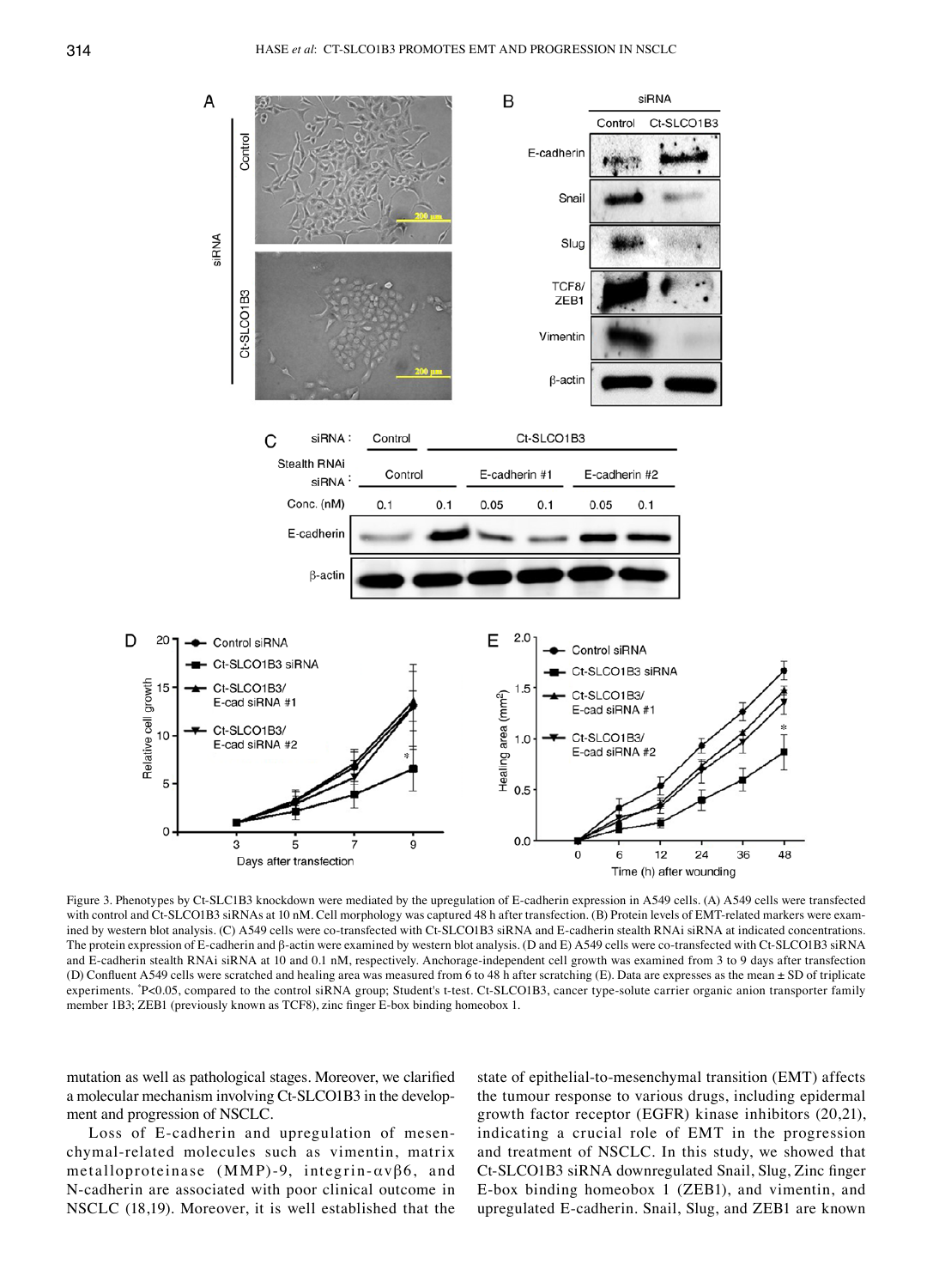

Figure 4. Ct‑SLCO1B3 knockdown suppresses tumourigenesis *in vivo*. A549 cells were subcutaneously injected in nude mice with Matrigel. Control siRNA and Ct‑SLCO1B3 siRNA were administered around a formed tumour with atelocollagen. (A) Tumour volume was measured at the indicated days. (B) Tumours were resected from mice 32 days after the xenograft and imaged. (C and D) Since the largest tumour from mice administered with a control siRNA was rejected by the Smirnov-Grubbs rejection test, the data represent the mean  $\pm$  SD of six (control) or seven (Ct-SLCO1B3) mice. (C) Tumour weights in control or Ct-SLCO1B3-administered mice were measured. (D) Ct-SLCO1B3 and GAPDH mRNAs were quantified by real-time PCR analysis. \*P<0.05 and \*\*\*P<0.005, compared with the siRNA control group; Student's t-test. Ct-SLCO1B3, cancer type-solute carrier organic anion transporter family member 1B3.

to be transcriptional regulators of E‑cadherin. Therefore, Ct‑SLCO1B3 knockdown was proposed to induce the expression of E-cadherin via the downregulation of these transcriptional regulators. Ct‑SLCO1B3 and E‑cadherin double knockdown experiments strongly supported that Ct‑SLCO1B3 regulates E‑cadherin expression in NSCLC. Ct‑SLCO1B3 but not liver type (Lt)‑SLCO1B3 facilitated the upregulation of anchorage‑independent cell growth and cell migration in NSCLC cells by regulatory mechanisms. Research focusing on structural differences between Lt‑SLCO1B3 and Ct‑SLCO1B3 will lead to the elucidation of the detailed EMT‑related molecular mechanisms in NSCLC. Furthermore, Ct‑SLCO1B3 siRNA significantly decreased tumour growth in an *in vivo xenograft* mouse model experiment; however, whether Ct‑SLCO1B3 regulates EMT via Snail, Slug, or ZEB1 *in vivo* remains unclear.

Lt-SLCO1B3 functions as a liver-specific organic anion transporter. However, it is not clear whether Ct‑SLCO1B3 also functions as a transporter similar to Lt‑SLCO1B3 in NSCLC. Additionally, Lt‑SLCO1B3 is expressed on the cell membrane (22), while Ct‑SLCO1B3 is localised in the cytoplasm of NSCLC cells. Based on this, we speculate that Ct‑SLCO1B3, with its abnormal structure, may not exhibit similar transporter activity.

In conclusion, our present study showed that a subset of NSCLC patients express Ct‑SLCO1B3, and Ct‑SLCO1B3 significantly promoted anchorage-independent cell growth and cell migration through EMT induction in NSCLC cells. Moreover, *in vivo* tumour formation of NSCLC cells was suppressed by Ct-SLCO1B3 knockdown. These findings indicate that Ct-SLCO1B3 may be involved in the development and/or progression of NSCLC. Drugs specifically targeting Ct‑SLCO1B3 could be a promising NSCLC therapy.

#### **Acknowledgements**

Not applicable.

## **Funding**

This study was partially supported by Japan Agency for Medical Research and Development (AMED) (grant no. JP19lm0203007).